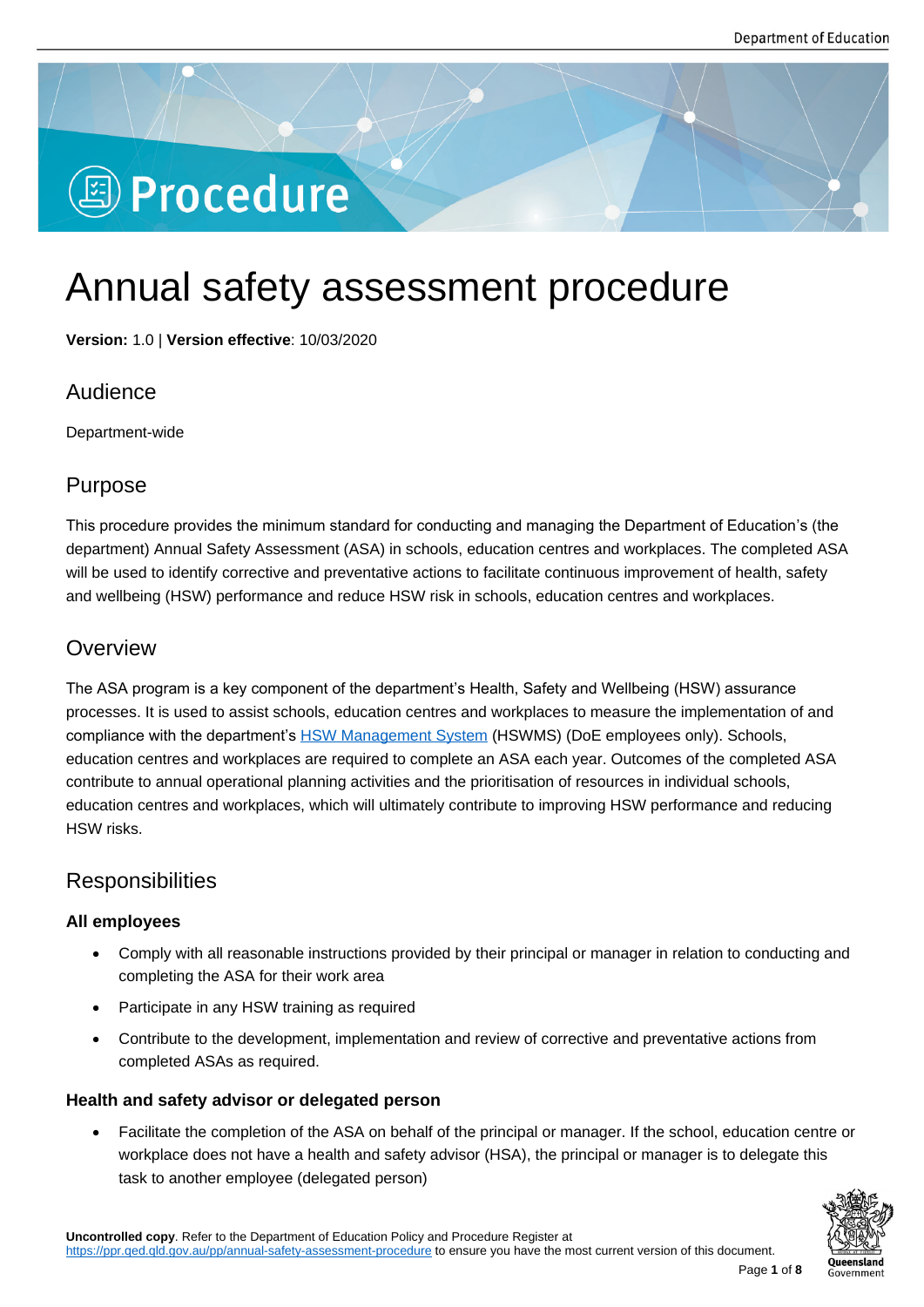- Provide the findings of the ASA to the principal or manager and the school, education centre or workplace HSW committee
- In consultation with the principal or manager, develop the ASA action plan and assist in the implementation of associated actions
- Participate in any HSW training as required.

#### **Principals or managers**

- If the school, education centre or workplace does not have a HSA, the principal or manager is to delegate the responsibilities of the HSA within this procedure to another employee
- Coordinate resources to enable the completion of the ASA
- Ensure that an ASA is planned, resourced and conducted each calendar year, including the development, approval and completion of the subsequent ASA action plan and associated actions
- Ensure the maintenance of accurate records related to the identification, assessment and control of hazards and risks
- Submit the completed ASA to the school, education centre or workplace HSW committee and Organisational Safety and Wellbeing unit (OSW) for recording and actioning.

#### **Regional directors**

 Monitor and ensure that schools, education centres and workplaces within their region complete the ASA each calendar year, develop action plans and complete actions within agreed timeframes.

#### **School, education centre or workplace HSW committees**

- Assist the HSA or delegated person and the principal or manager in planning, conducting and completing the ASA
- Assist the HSA or delegated person and the principal or manager to develop an ASA action plan to address the findings of the ASA
- Work with the HSA or delegated person and the principal or manager to implement the ASA action plan
- Monitor the completion of school, education centre, regional or divisional ASA action plans and associated actions.

#### **Regional health and safety consultants**

 Where required, support schools, education centres and workplaces to facilitate the ASA process and develop corrective and preventative actions.

#### **Organisational Safety and Wellbeing unit, Human Resources Branch**

- Receive and record completed ASAs from schools, education centres and workplaces in a central location
- Collate and review regional ASA data and report ASA performance as part of the department's formal HSW performance reporting processes
- Provide tools and resources to support the completion of the ASA in compliance with HSW assurance processes.

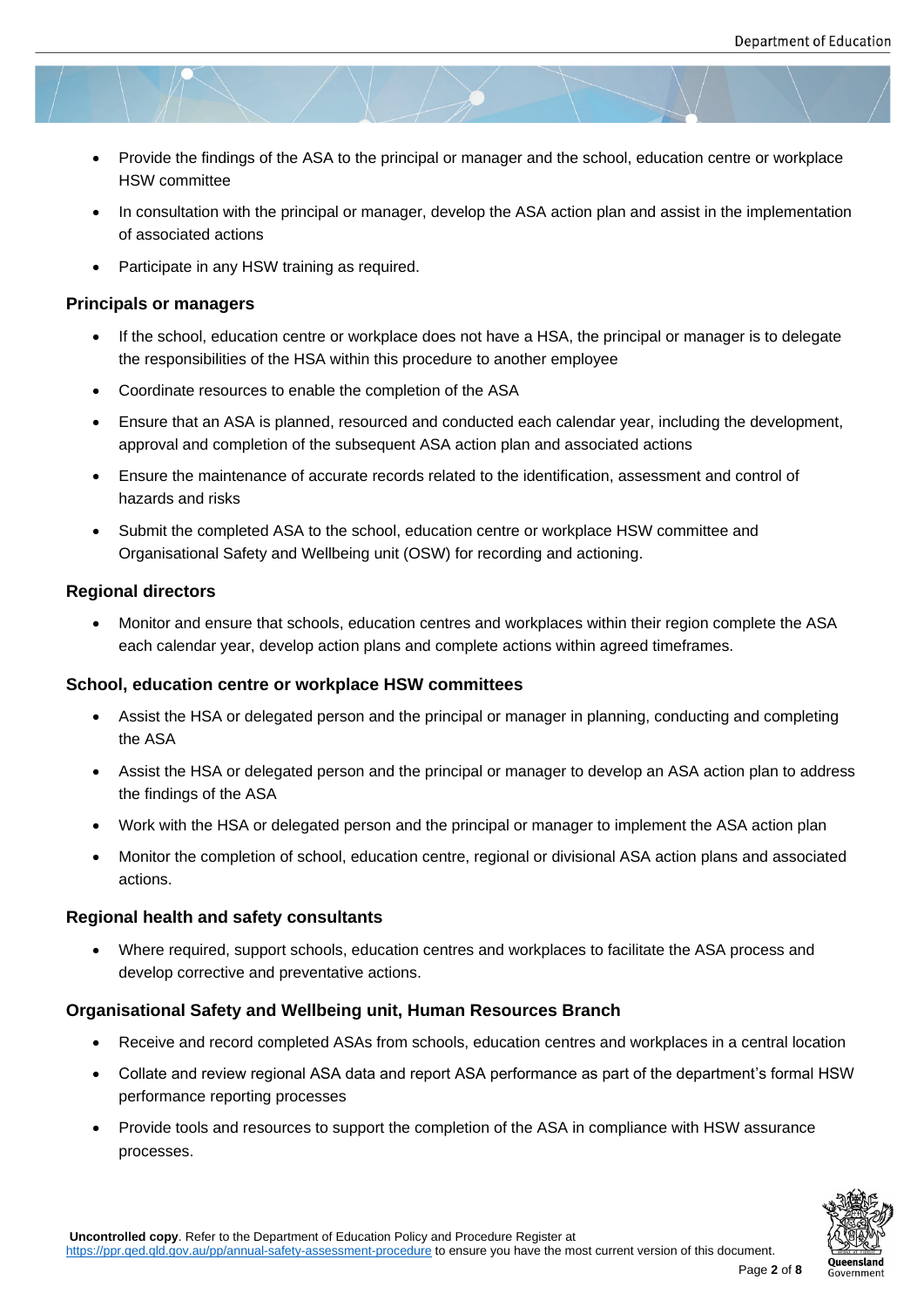### Process

#### **1. Planning and preparing for an ASA**

- The following schools and designated workplaces will complete an ASA each calendar year:
	- $\circ$  Central Office as a function of the Department's Health Safety and Wellbeing Committee
	- o Each regional office
	- o Each school and education centre
- If the school, education centre or workplace does not have a HSA, the principal or manager will delegate the task of facilitating the completion of the ASA to another employee (delegated person)
- The principal or manager will plan and identify an appropriate time to conduct the ASA each calendar year. This includes the identification and allocation of time, dates, resources and personnel to conduct or assist in completing the ASA and implement approved actions
- In consultation with the principal or manager the HSA or delegated person will identify who will be involved in the ASA process. With principal or manager approval, they may allocate certain sections of the ASA to relevant employees (e.g. subject matter experts such as science, industrial technology and design staff, school and agricultural officers)
- The principal or manager will ensure that an ASA is conducted with follow up actions completed each calendar year
- The principal or manager will ensure that the HSA or delegated person is provided with sufficient time and resources to conduct the ASA.

#### **2. Conducting the ASA**

- The HSA or delegated person is to facilitate the completion of the ASA by completing the current ASA tool (DoE employees only)
- The HSA or delegated person must gather information across all twelve criteria within the ASA tool and where relevant, observations, evidence and findings are to be recorded
- Where necessary, relevant employees are to assist the HSA or delegated person in gathering information for the ASA
- On completion of the ASA, the HSA or delegated person is to collate the information gathered, and provide the ASA results to the principal or manager.

#### **3. ASA review and approval**

- The principal or manager is to review the completed ASA, associated findings and recommendations
- The principal or manager is to finalise and approve the ASA including, agreed findings and recommendations
- The principal or manager is to ensure that the completed ASA is tabled at the school, education centre or workplace HSW committee meeting for review, discussion and to report on completion.

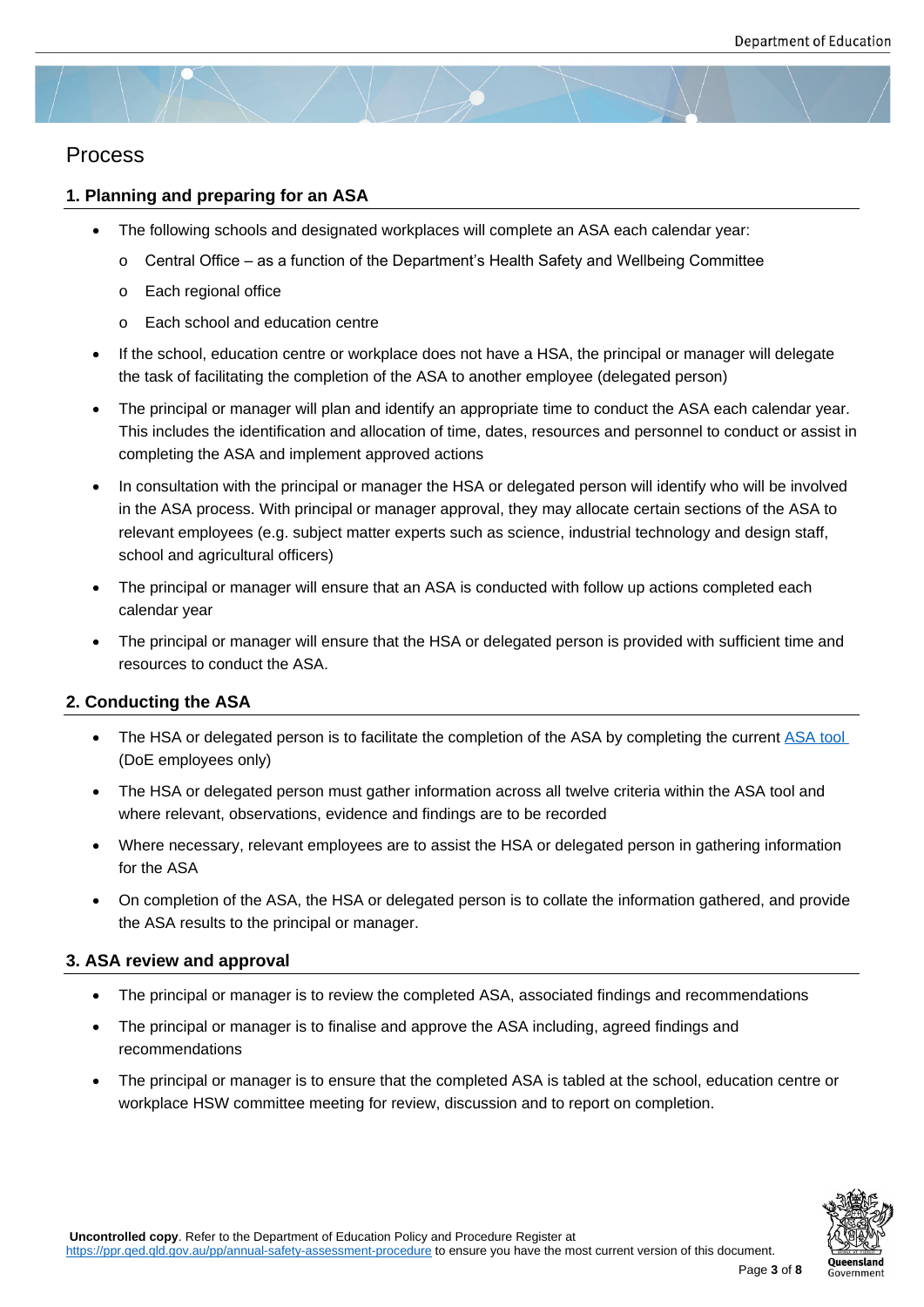#### **4. ASA action plan development and approval**

- The principal or manager is to develop an ASA action plan (embedded in the ASA tool) (DoE employees only) in consultation with the HSA or delegated person and HSW committee to address the findings and recommendations of the ASA
- The ASA action plan is to be developed a[nd approved usin](https://intranet.qed.qld.gov.au/Services/HumanResources/payrollhr/healthwellbeing/annualsafetyassessment/Pages/default.aspx)g the department's [ASA too](https://intranet.qed.qld.gov.au/Services/HumanResources/payrollhr/healthwellbeing/annualsafetyassessment/Pages/default.aspx)l (DoE employees only), and should include, as a minimum:
	- o a list of any issues and instances of non-compliance in the school, education centre or workplace
	- $\circ$  [assigned correcti](https://intranet.qed.qld.gov.au/Services/HumanResources/payrollhr/healthwellbeing/annualsafetyassessment/Pages/default.aspx)ve and preventative action(s) for each item and a priority [level \(P1,](https://intranet.qed.qld.gov.au/Services/HumanResources/payrollhr/healthwellbeing/annualsafetyassessment/Pages/default.aspx) P2, P3, P4) for completion, based on the level of risk associated with each issue
	- o a person or persons assigned to complete each corrective or preventative action and a nominated date for completion
- The principal or manager is to approve the final ASA action plan (DoE employees only) prior to implementation.

#### **5. Communicate the outcomes**

- The principal or manager is to communicate the outcomes of the ASA (including the action plan) to all employees at the school, education centre or workplace prior to the completion of the calendar year in which the ASA is conducted
- The principal or manager is to submit the completed ASA to the department's Organisational Safety and Wellbeing unit prior to the end of the calendar year. This is done by clicking the submit button on the completed ASA tool.

#### **6. Rec[ord keeping,](mailto:HSW@qed.qld.gov.au) monitoring and review**

#### **Monitor and review implementation of the ASA action plan**

- All ASA action plans are to be monitored and reviewed each quarter, as a minimum, by the:
	- o principal or manager;
	- o HSA or delegated person; and
	- o relevant school, education centre or workplace HSW committee.
- Items identified through the ASA that are unable to be resolved locally may be referred to the regional HSW committee in accordance with the Health, safety and wellbeing committees procedure
- Monitoring and review of the ASA action plan is to be a standing agenda item for each HSW committee meeting until all actions have been completed.

#### **Record keeping**

- The principal or manager of the school, education centre or workplace will ensure that:
	- o completed ASAs and associated action plans are attached to their registered HSW committee in MyHR WHS;

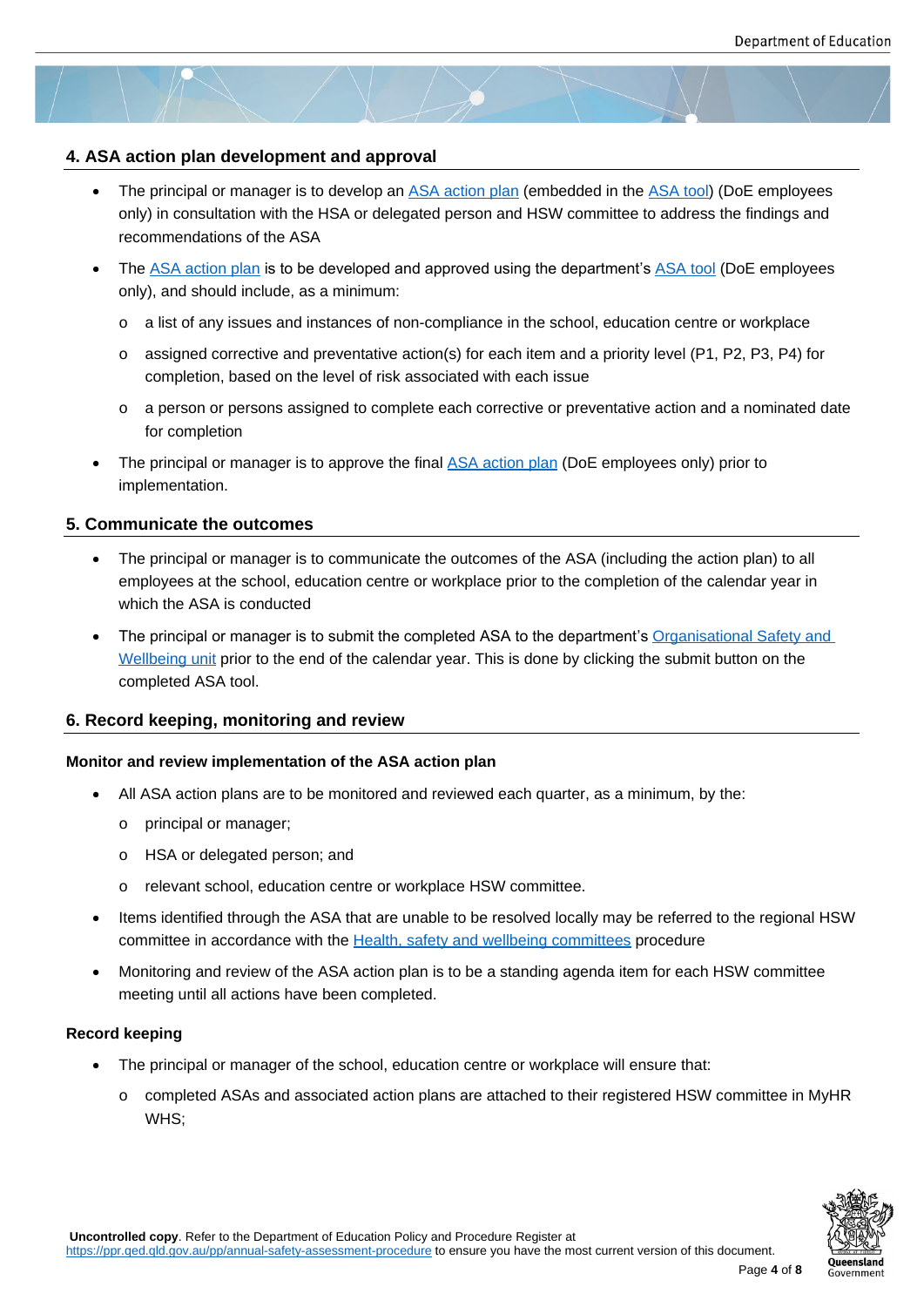- o as a minimum, each ASA action plan review is noted on the HSW committee minutes and updated ASA action plan(s) attached to the HSW committee meeting record in MyHR WHS as evidence of review;
- o records of each completed ASA and subsequent action plan are maintained in MyHR WHS.

#### **7. Annual operational planning and prioritisation of resources**

- Principals and managers are to utilise the outcomes of the ASA to inform HSW aspects of the operational planning process for the school, education centre or workplace for the next calendar year. In particular, the allocation of resources for HSW, scheduling of committee meetings, inspections, hazard and risk reviews, staff training and professional development, maintenance planning, budgeting and broader school, education centre or workplace planning
- The department's Organisational Safety and Wellbeing unit will collate ASA data at a department level to inform strategic, department-wide HSW planning and resourcing.

| <b>Term</b>                                    | <b>Definition</b>                                                                                                                                                                                                                                                                                                                                                                                           |
|------------------------------------------------|-------------------------------------------------------------------------------------------------------------------------------------------------------------------------------------------------------------------------------------------------------------------------------------------------------------------------------------------------------------------------------------------------------------|
| <b>Annual safety</b><br>assessment             | The ASA is a comprehensive local review of a department workplace and its<br>operations to identify compliance with approved health, safety and wellbeing policies<br>and procedures.<br>The information collected through the ASA process is used to develop an ASA action<br>plan to address HSW issues.                                                                                                  |
| <b>Annual safety</b><br>assessment action plan | A plan that details corrective and preventative actions to address hazards, risks and<br>other HSW issues identified through inspections, hazard reporting, audits, general<br>observations and other HSW related processes. Included in the Annual Safety<br>Assessment tool is an ASA action plan template located on the <b>Annual Safety</b><br>Assessment page (DoE employees only).                   |
| <b>Delegated person</b>                        | A position nominated by the principal or manager, in the absence of a HSA to<br>oversee the facilitation of the ASA. While duties may be delegated, the principal or<br>manager retains overall responsibility for the completion of the ASA, action plan and<br>associated actions.                                                                                                                        |
| <b>Employee</b>                                | For the purpose of all HSW procedures, an 'employee' is recognised as anyone<br>section 7 of the Work Health and Safety Act 2011 (Qld) defines as a worker.<br>A person is a worker if the person carries out work in any capacity for a person<br>conducting a business or undertaking, including work as:<br>an employee<br>a contractor or subcontractor<br>an employee of a contractor or subcontractor |

## **Definitions**

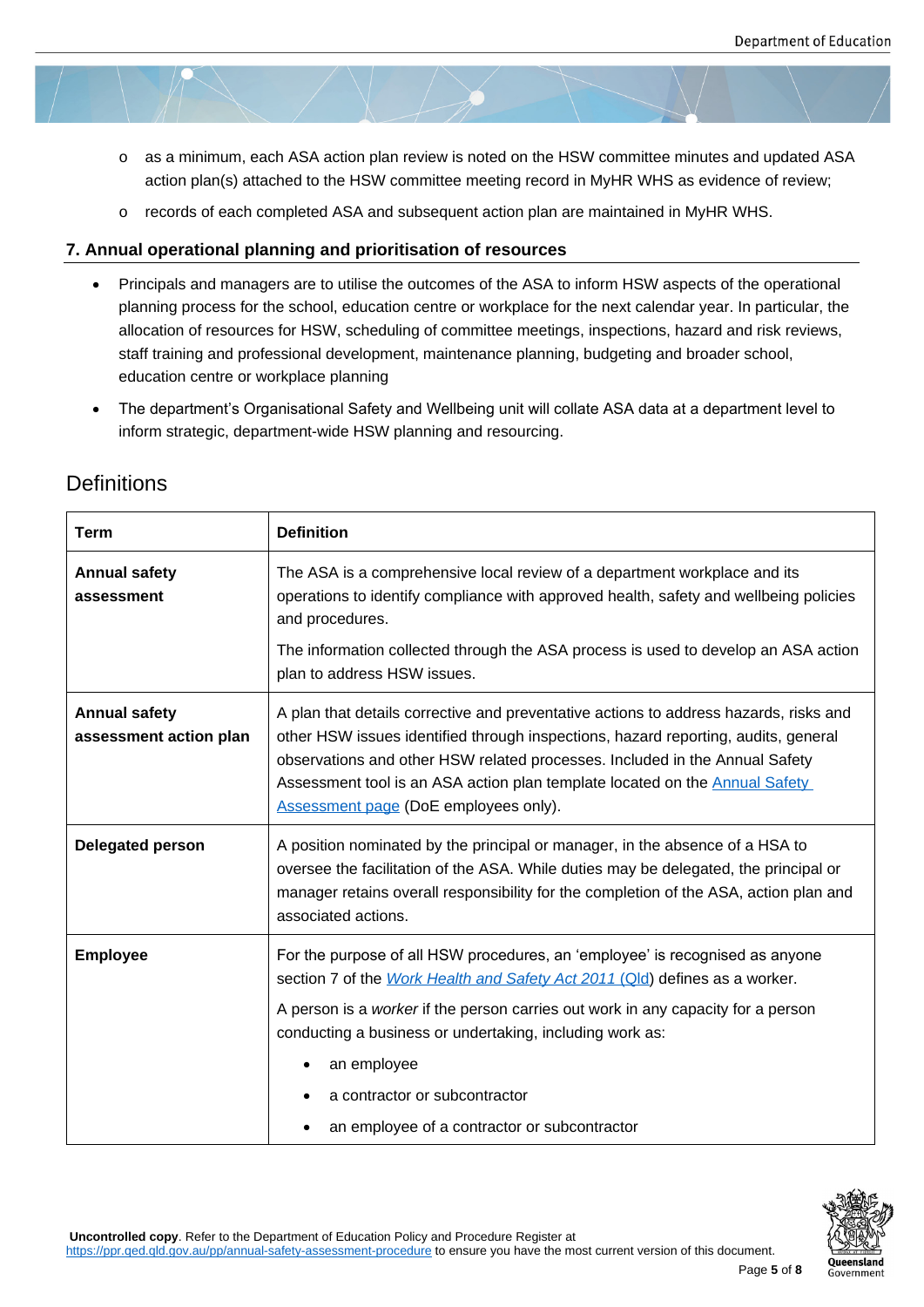| <b>Term</b>                                     | <b>Definition</b>                                                                                                                                                                                                                                                                                                  |
|-------------------------------------------------|--------------------------------------------------------------------------------------------------------------------------------------------------------------------------------------------------------------------------------------------------------------------------------------------------------------------|
|                                                 | an employee of a labour hire company who has been assigned to work in the<br>person's business or undertaking                                                                                                                                                                                                      |
|                                                 | an outworker                                                                                                                                                                                                                                                                                                       |
|                                                 | an apprentice or trainee                                                                                                                                                                                                                                                                                           |
|                                                 | a student gaining work experience                                                                                                                                                                                                                                                                                  |
|                                                 | a volunteer                                                                                                                                                                                                                                                                                                        |
|                                                 | a person of a prescribed class.                                                                                                                                                                                                                                                                                    |
| Hazard                                          | An object or situation that has the potential to harm any person, the environment or<br>cause damage to property. Hazards at work may include: noisy machinery, a moving<br>vehicle, chemicals, electricity, a large, leaning tree or pole, working at heights, a<br>repetitive job and violence at the workplace. |
| <b>Health and safety</b><br>advisor or delegate | A person who is appointed as a Health and Safety Advisor (HSA) by the principal or<br>manager and has completed HSA training approved by the department. If a HSA has<br>not been appointed then the principal or manager may delegate the task of facilitating<br>the completion of the ASA to another person.    |
| Health, safety and<br>wellbeing committee       | A HSW committee facilitates cooperation between the persons conducting a business<br>or undertaking (PCBU) and workers in developing and carrying out measures to<br>ensure health and safety at work.                                                                                                             |
| <b>HSW Management</b><br><b>System</b>          | A structured approach to managing health, safety and wellbeing risks. It includes<br>documented responsibilities, expectations and key principles to achieve compliance<br>with legislated requirements and department priorities.                                                                                 |
| <b>MyHR WHS</b>                                 | An online web based system used to report incidents and record incident information<br>and management actions.                                                                                                                                                                                                     |
| <b>Schools and designated</b><br>workplaces     | The entities listed in this procedure as requiring to complete an ASA on an annual<br>basis. They include:                                                                                                                                                                                                         |
|                                                 | Central Office - as a function of the Department's Health Safety and<br><b>Wellbeing Committee</b>                                                                                                                                                                                                                 |
|                                                 | Each regional office                                                                                                                                                                                                                                                                                               |
|                                                 | Each school and education centre.                                                                                                                                                                                                                                                                                  |
| <b>Reasonable instruction</b>                   | Doing what a reasonable person would do or instruct on in the circumstance, with<br>regard to aspects such as:                                                                                                                                                                                                     |
|                                                 | the person's knowledge                                                                                                                                                                                                                                                                                             |
|                                                 | the person's role                                                                                                                                                                                                                                                                                                  |
|                                                 | the person's skills and the resources available to them                                                                                                                                                                                                                                                            |

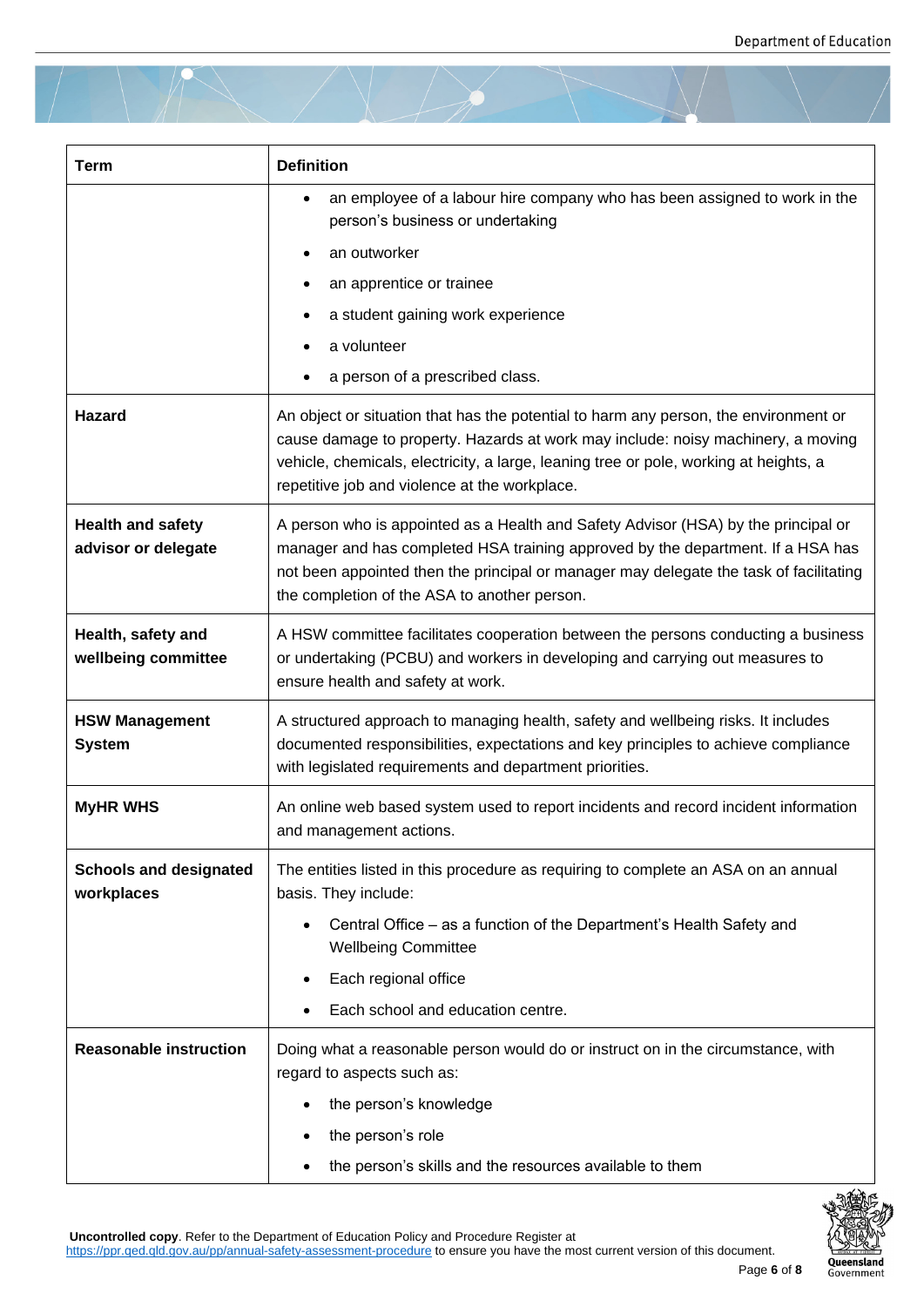| Term        | <b>Definition</b>                                                                                                                                                                                                                                                                                                            |
|-------------|------------------------------------------------------------------------------------------------------------------------------------------------------------------------------------------------------------------------------------------------------------------------------------------------------------------------------|
|             | the person's qualifications<br>the information the person has, and<br>$\bullet$<br>the consequences to health and safety of a failure for them to act in the<br>circumstances.                                                                                                                                               |
| <b>Risk</b> | The possibility or likelihood that harm (death, injury or illness) might occur when<br>exposed to a hazard. For example, the hazard is an uneven pathway. The risk is the<br>likelihood that a person will sustain and injury through a slip/trip/fall caused by the<br>uneven pathway, and how severe that injury could be. |

## Legislation

- *Work Health and Safety Act 2011* (Qld)
- Work Health and Safety Regulation 2011 (Qld)

## Dele[gations/Authorisations](https://www.legislation.qld.gov.au/view/html/inforce/current/act-2011-018)

[Nil](https://www.legislation.qld.gov.au/view/html/inforce/current/sl-2011-0240)

## Policies and procedures in this group

Nil

## Supporting information for this procedure

Nil

## Other resources

- **•** Health, safety and wellbeing committees procedure
- Annual Safety Assessment (DoE employees only)
- [Annual Safety Assessment Tool instruction video](https://ppr.qed.qld.gov.au/pp/health-safety-and-wellbeing-committees-procedure) (DoE employees only)
- [Health, Safety and Wellbein](https://intranet.qed.qld.gov.au/Services/HumanResources/payrollhr/healthwellbeing/annualsafetyassessment/Pages/default.aspx)g Management System 2016-2020 (DoE employees only)

## **Cont[act](https://intranet.qed.qld.gov.au/Services/HumanResources/payrollhr/healthwellbeing/annualsafetyassessment/Pages/default.aspx)**

For furt[her information, please contact:](https://intranet.qed.qld.gov.au/Services/HumanResources/payrollhr/healthwellbeing/abouthealthsafetywellbeing/Pages/default.aspx)

Organisational Safety and Wellbeing Unit Email: HSW@qed.qld.gov.au